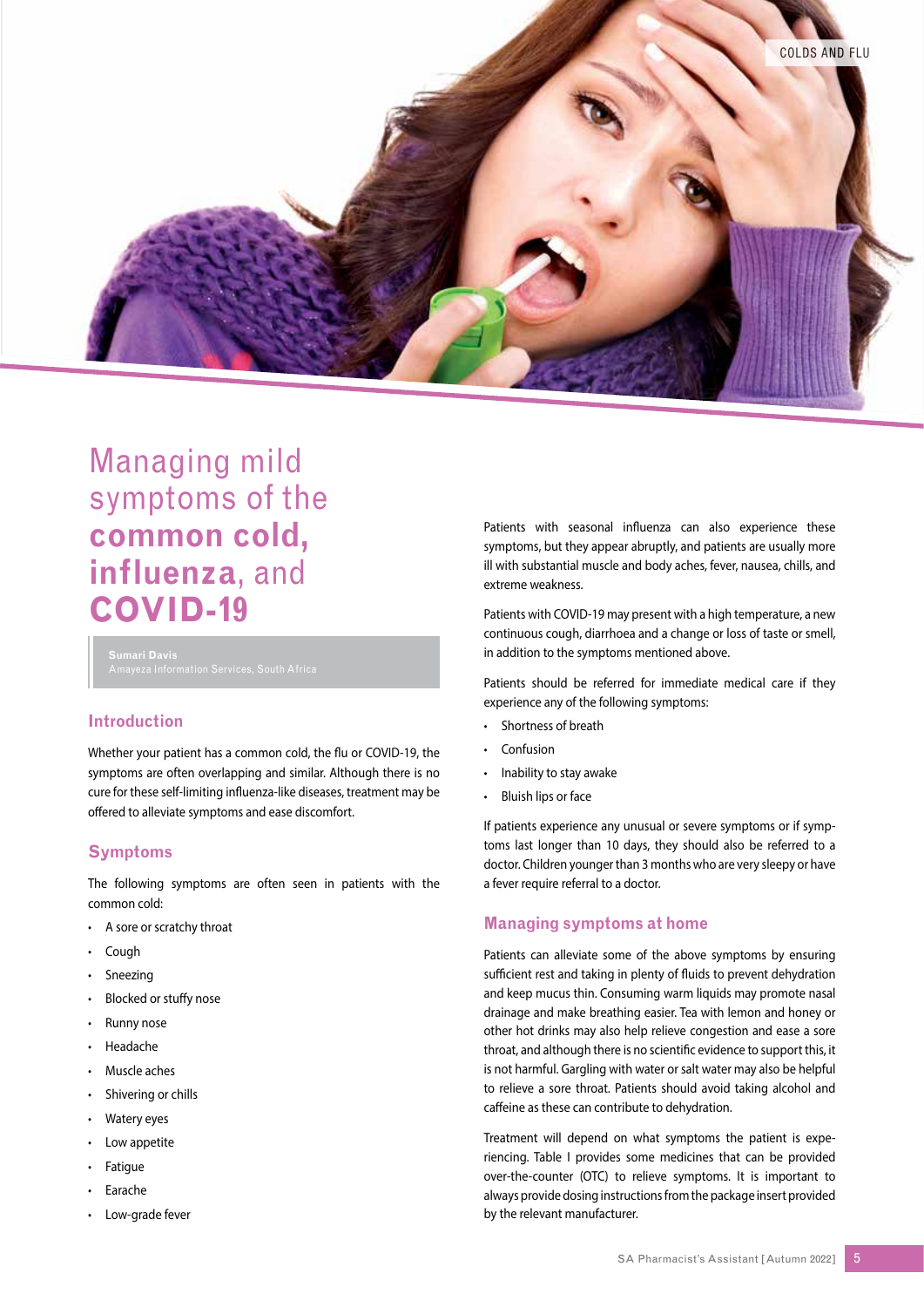| <b>Symptom</b>                   | <b>Treatment options</b>                                                                                                                                                                                                                            | <b>Examples</b>                                                                                                                                                                         |
|----------------------------------|-----------------------------------------------------------------------------------------------------------------------------------------------------------------------------------------------------------------------------------------------------|-----------------------------------------------------------------------------------------------------------------------------------------------------------------------------------------|
| Runny nose and<br>sneezing       | First-generation antihistamine tablets or syrups such as diphenhydramine, brompheniramine,<br>chlorpheniramine or promethazine may be useful but can cause drowsiness. This may be helpful<br>for patients who cannot sleep.                        | Allergex <sup>®</sup><br>Phenergan®<br><b>Rhineton®</b>                                                                                                                                 |
|                                  | Nasal sprays containing cromoglicic acid or antihistamines                                                                                                                                                                                          | Rhinolast <sup>®</sup><br>Sinumax <sup>®</sup><br>Vividrin <sup>®</sup>                                                                                                                 |
| <b>Blocked or stuffy</b><br>nose | Decongestants such as pseudoephedrine, phenylpropanolamine or phenylephrine may<br>be offered but should not be used in patients with uncontrolled high blood pressure or in<br>pregnancy. They are often combined with analgesics to relieve pain. | Nurofen <sup>®</sup> cold and flu<br>Sinugesic <sup>®</sup>                                                                                                                             |
|                                  | Normal saline nasal sprays can reduce runny nose and congestion. It can also be used to clean<br>nasal passages before medicated products are applied. This may enhance the efficacy of<br>intranasal medicated products.                           | Otrivin Sea Water <sup>®</sup><br>Sterimar <sup>®</sup>                                                                                                                                 |
|                                  | Nasal sprays containing oxymetazoline or xylometazoline may be used (maximum<br>2-3 consecutive days to prevent the risk of rebound congestion).                                                                                                    | Dristan <sup>®</sup><br>Illiadin <sup>®</sup><br>Otrivin <sup>®</sup><br>Sinutab <sup>®</sup>                                                                                           |
|                                  | Tablets containing decongestants are often available in combination with antihistamines*                                                                                                                                                            | Actifed <sup>®</sup><br>Coryx <sup>®</sup><br>Demazin <sup>®</sup><br>Dimetapp <sup>®</sup><br>Flusin <sup>®</sup> /Flusin S <sup>®</sup><br>Rinex <sup>®</sup><br>Sudafed <sup>®</sup> |
| Thick mucus                      | Carbocysteine, n-acetylcysteine, and bromhexine break down thick mucus. These make it easier<br>to remove mucus from the airways.                                                                                                                   | <b>Bisolvon®</b><br><b>Bronkese®</b><br>Flemex <sup>®</sup><br>Mucospect®<br>Solmucol®                                                                                                  |
| Sore throat and<br>headache      | Paracetamol, ibuprofen, or naproxen                                                                                                                                                                                                                 | Advil <sup>®</sup><br>Naprosyn <sup>®</sup><br>Nurofen <sup>®</sup><br>Panado <sup>®</sup>                                                                                              |
| Cough                            | Dextromethorphan and codeine can suppress cough but should only be used when a patient has<br>a dry cough that keeps them awake.                                                                                                                    | Benylin <sup>®</sup> Dry Cough<br>Dilinct <sup>®</sup> Dry Cough<br>Pholtex <sup>®</sup> Forte                                                                                          |
|                                  | Guaifenesin increases the production of a watery mucus and may be helpful in getting rid of<br>mucus in patients with a wet cough. They should preferably not be used at the same time as<br>antihistamines which work by drying up the mucus.      | Benylin <sup>®</sup> Wet Cough<br>Dilinct <sup>®</sup>                                                                                                                                  |

#### **Table I**: Some OTC Treatment options available to alleviate flu-like symptoms

\* Products may also include other ingredients such as analgesics and/or vitamin C

Cold and flu medications frequently contain combinations of active ingredients. Therefore, it is important to ensure that patients do not overdose by using more than one product that may contain the same or similar active ingredients. Always check with the patient to see what other medication they are using before recommending further treatment.

## **Prevention**

To prevent the spread of viruses that cause respiratory diseases such as the common cold, flu, or COVID-19, it is wise to avoid large crowds of people, especially when in enclosed areas. Frequent hand washing or sanitising, and wearing masks also help reduce the spread of these diseases. Patients who are already sick should stay at home and be sure to cough or sneeze into a tissue or into a sleeve or the elbow and not into their hands.

Although there are no vaccines to prevent the common cold, vaccines are available to prevent seasonal influenza and COVID-19.

The seasonal flu vaccine contains four strains and may not always prevent the flu but can reduce the need to see a doctor with flu symptoms by up to 60%. In addition, vaccination further prevents

the spread of influenza to others, thus providing indirect protection for those who are not vaccinated.

The flu vaccine is recommended for all patients older than 6 months but especially for patients who are at high risk of getting severe disease or complications from the flu. That includes the following groups of people:

- Pregnant women
- Patients with chronic lung conditions (e.g. asthma, tuberculosis)
- Patients with chronic heart or kidney disease
- Patients with diabetes
- Patients with immunocompromising conditions such as HIV or those on cancer treatment
- Obese patients
- Children between 6 months and 18 years of age taking chronic aspirin treatment (they are at increased risk of Reye's syndrome if they get a viral infection)
- Patients older than 65 years
- People staying in nursing homes, chronic care centres or rehabilitation centres